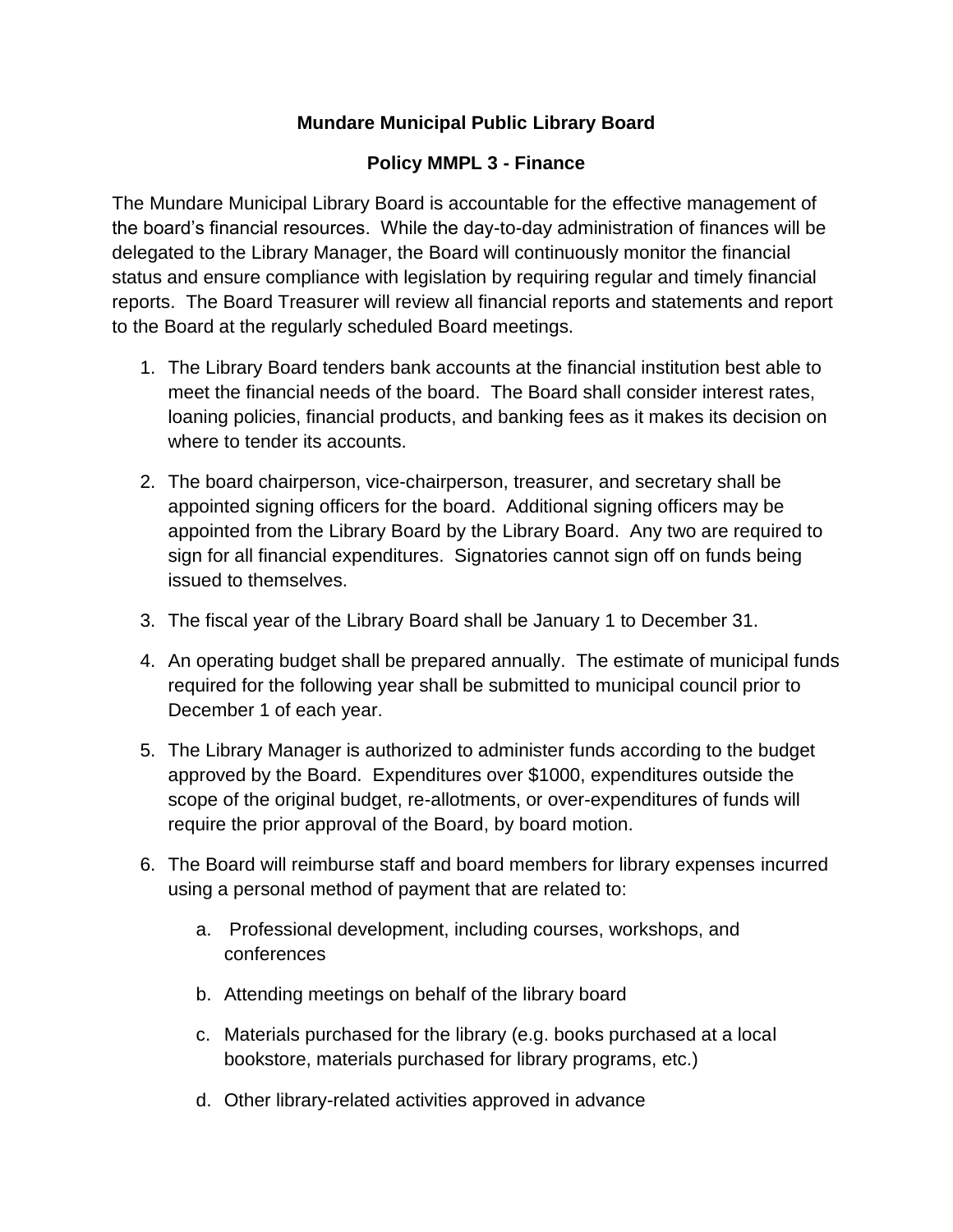- 7. Expenses that may be claimed include:
	- a. Travel-related expenses, including
		- i. Mileage for work-related travel in the claimant's personal vehicle. Mileage shall be paid at the current rate set by the Alberta Government Expense Policy for use of a private vehicle. Gasoline for the claimant's personal vehicle is not eligible for reimbursement.
		- ii. Fares for other methods of transportation (e.g. bus fare, taxi fare)
		- iii. Vehicle rental charges, including fuel charges
		- iv. Parking charges
		- v. Hotel charges
		- vi. Restaurant meal charges. Unlike other expenses, meals are reimbursed at a set rate and do not require receipts. These rates are:
			- 1. Breakfast: \$10.00
			- 2. Lunch: \$15.00
			- 3. Supper: \$25.00
	- b. Registration, tuition, and other similar charges incurred while attending approved library-related professional development.
	- c. Charges for collection items and other materials purchased for the library.
	- d. Other library expenses not listed above that are approved in advance.
- 8. All reimbursements of the library manager must be approved in advance by the board chair. All board member reimbursements must be approved by board motion. The approver may set limits on how much may be spent on a given expense for reimbursement.
- 9. Reimbursement shall require original receipts and a completed Expense Claim Form submitted to the appropriate approver as described in point 8. Note that restaurant meal reimbursements do not require receipts, as described in point 7.
- 10.The Library Manager may operate a petty cash account in the amount of \$100 for purchases not in excess of \$50.

Date approved/updated: June 8, 2021